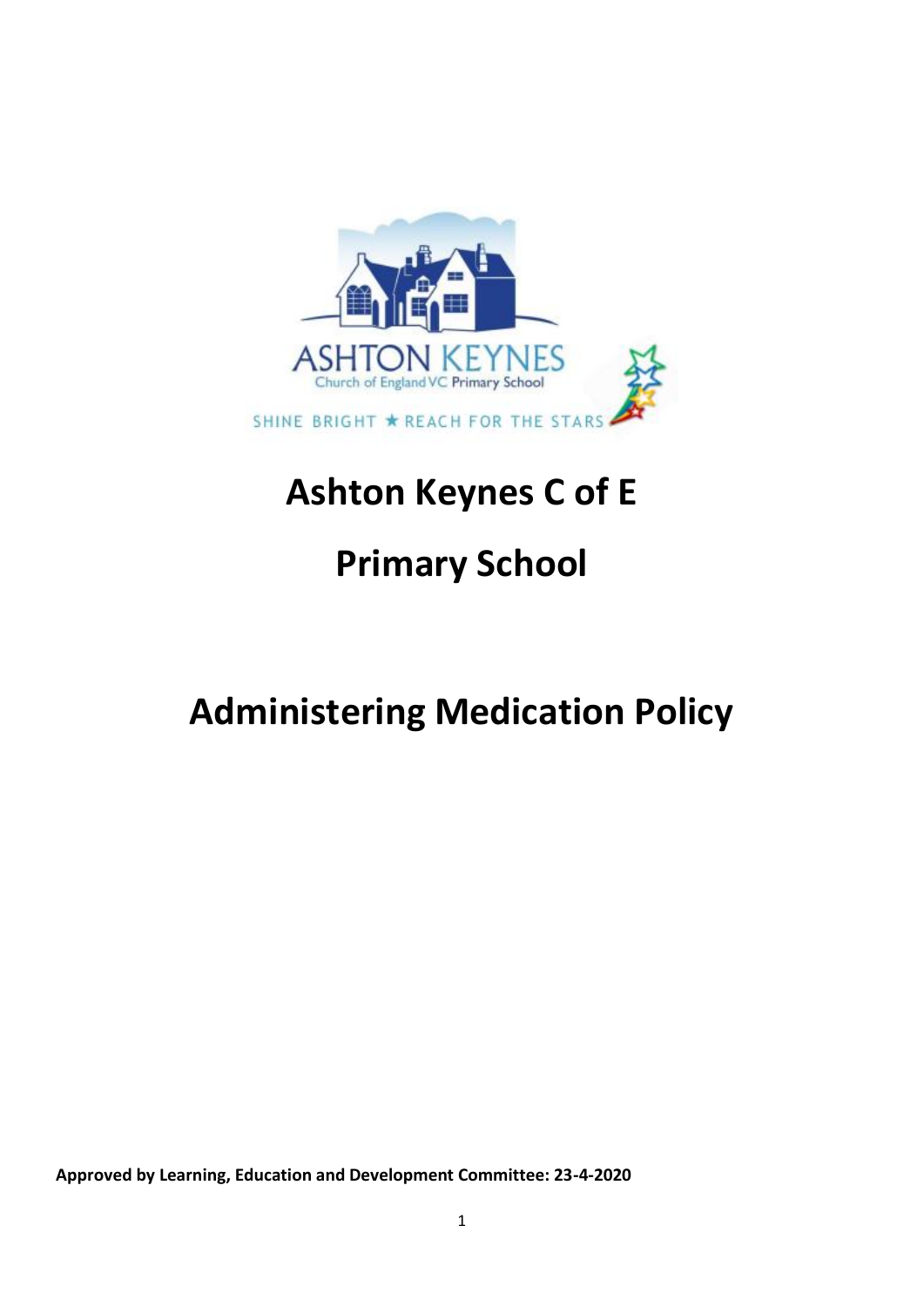# **Review due: March 2023 Contact Mrs Lisa Kingston (SENDco)**

#### **Introduction**

Parents have the prime responsibility for ensuring a child's health and for deciding whether they are fit to attend school. Parents should also provide all necessary information about their child's medical needs to the school.

DfE April 2014 – Supporting Pupils at School With Medical Conditions, Key points are:

• Pupils at school with medical conditions should be properly supported so that they can have full access to education, including school trips and physical education.

• Governing Bodies must ensure that arrangements are in place in schools to support pupils at school with medical conditions.

• Governing Bodies should ensure that school leaders consult health and social care professionals, pupils and parents to ensure that the needs of children with medical conditions are effectively supported. This policy may be superseded by a child's EHC plan or Individual Care Plan, or may be used in conjunction with them.

#### **Staff Duties**

School teachers have no legal obligation to administer medicines to pupils nor supervise them while they take medicine, unless contracted to do so. Our office staff volunteer to assist in the administration of medicines but must be given appropriate training and guidance by the parent or medical professional. As a school, we have a duty to plan how administering medicines can be accommodated in school and on educational visits to allow children who have medical needs to attend.

#### **Process for the Administration of Medicines in School**

– short term medical needs medicines should normally be administered at home and only taken into school when absolutely necessary (where it would be detrimental to the child's health, or would greatly impact on a child's school attendance, if the medicine were not taken during the school day).

#### **The school will only accept:**

 $\rightarrow$  Medicines that are in date

 $\rightarrow$  Medicines that need to be administered in excess of 3 times during school hours

#### **The school will not accept or administer:**

 $\rightarrow$  Medicines that are to be administered 3 times per day (unless the child is attending after school club and will not return home immediately after 3:00pm, or attending a residential visit)

 $\rightarrow$  General medication (e.g. paracetamol) which has not been prescribed unless a parent gives written consent.

Before the school accepts any medication, the parent must sign a form disclosing all details and giving permission for the medication to be administered by a named person (usually a member of the office staff or a staff volunteer in the case of educational visits).

The medicine must be kept in a locked cupboard (except where storage in a fridge is required) and only accessed by named adults, or with the permission of the Headteacher.